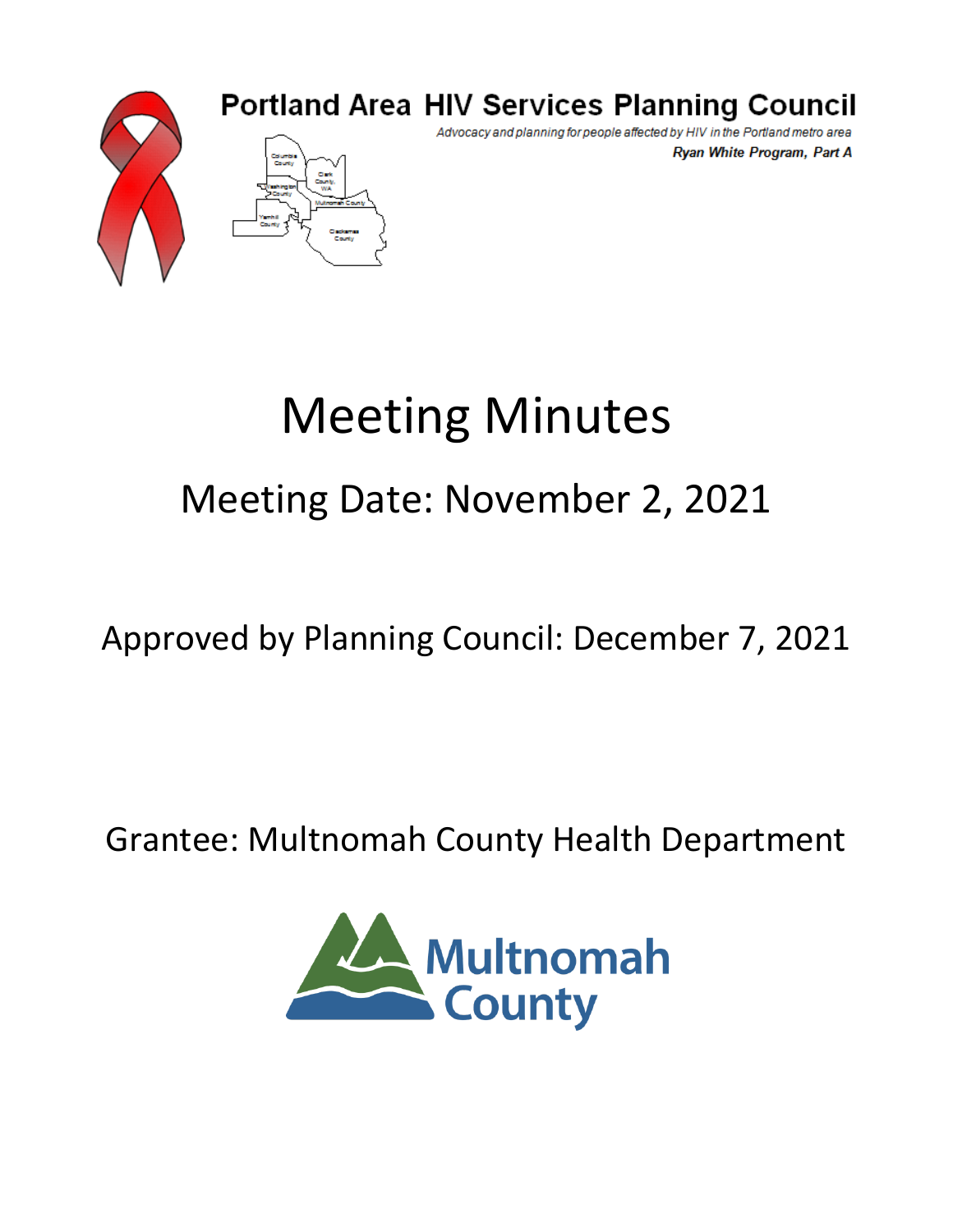#### **Portland Area HIV Services Planning Council MEETING MINUTES**

Tuesday, November 2, 2021, 4:00 pm – 6:00 pm Virtual Zoom Meeting

#### **AGENDA**

| Item $\overline{\mathbf{r}^*}$           | <b>Discussion, Motions, and Actions</b>                                                                                                                                                                                                                                                                                                                                                                                                                                                                    |  |  |  |  |  |
|------------------------------------------|------------------------------------------------------------------------------------------------------------------------------------------------------------------------------------------------------------------------------------------------------------------------------------------------------------------------------------------------------------------------------------------------------------------------------------------------------------------------------------------------------------|--|--|--|--|--|
| Call to Order                            | Michael Thurman-Noche and Lorne James called the meeting to order at 3:00 PM & shared<br>a Land Acknowledgement (see slide).                                                                                                                                                                                                                                                                                                                                                                               |  |  |  |  |  |
| Welcome &<br>Logistics                   | Lorne James welcomed everyone to the Planning Council meeting. Aubrey Daquiz reviewed<br>meeting logistics.<br>Please say your name each time you speak<br>٠<br>Please "raise your hand" or type questions in the chat box<br>٠<br>We will mute and unmute folks as needed during the meeting<br>If you're calling in (not viewing slides), please mute yourself to minimize<br>background noise, unless you have a question / comment<br>Meetings are recorded for accurate meeting minutes.<br>$\bullet$ |  |  |  |  |  |
| Candle Lighting<br>Ceremony              | Emily Borke led the lighting of the ceremonial candle in honor of 51 HIV Clinic patients who<br>have passed away in the last two years.                                                                                                                                                                                                                                                                                                                                                                    |  |  |  |  |  |
| <b>Introductions</b>                     | Michael Thurman-Noche conducted a roll call of Planning Council members and staff.<br>Attendees introduced themselves: name, pronouns, role or affiliation, conflicts, and one<br>word check in. Michael shared the Council Participation Guidelines.                                                                                                                                                                                                                                                      |  |  |  |  |  |
| Announcements                            | Announcements:<br>See slides.<br>Native American Heritage Month<br>Played short video from Secretary Deb Haaland<br>Related links will be shared at end of meeting                                                                                                                                                                                                                                                                                                                                         |  |  |  |  |  |
| Agenda Review<br>and Minutes<br>Approval | The agenda was reviewed by the Council, and no changes were made.<br>The meeting minutes from the October 5, 2021, meeting were approved by unanimous<br>consent.                                                                                                                                                                                                                                                                                                                                          |  |  |  |  |  |
| Public<br>Testimony                      | None.<br>Reminder to all: Please remind your community that we are always looking for community<br>input on their experience with HIV services.                                                                                                                                                                                                                                                                                                                                                            |  |  |  |  |  |
| Open<br>Enrollment                       | Presenter: Joanna Whitmore, Emily Borke, Julia Lager-Mesulam, Marisa McDowell<br><b>Summary of Discussion:</b><br>See slides.                                                                                                                                                                                                                                                                                                                                                                              |  |  |  |  |  |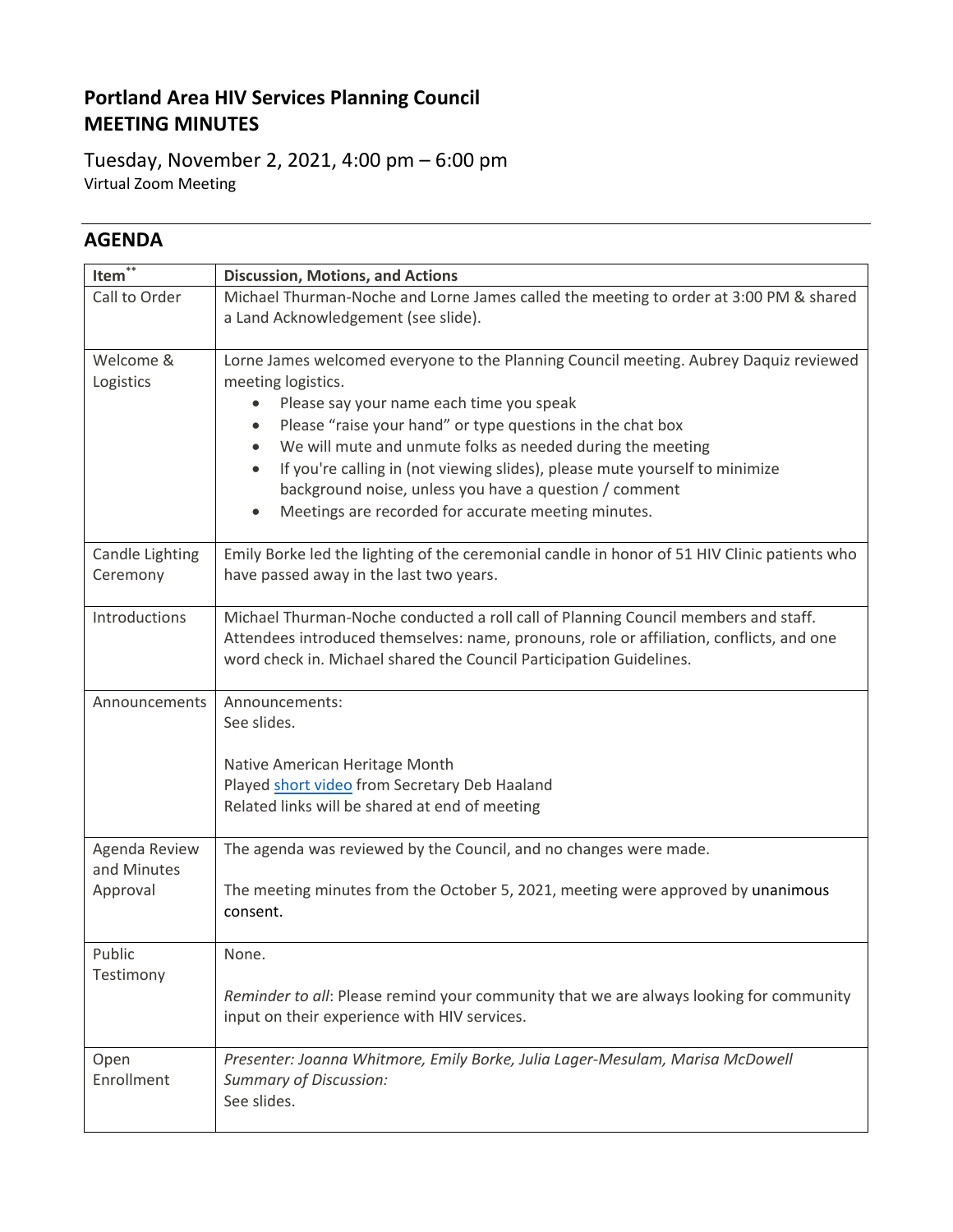| Item**                 | <b>Discussion, Motions, and Actions</b>                                                                                                  |  |  |  |  |  |  |  |
|------------------------|------------------------------------------------------------------------------------------------------------------------------------------|--|--|--|--|--|--|--|
|                        | Joanna Whitmore (CAREAssist):                                                                                                            |  |  |  |  |  |  |  |
|                        | Extended through Jan 15                                                                                                                  |  |  |  |  |  |  |  |
|                        | In order for coverage to start Jan 1, need to enroll by Dec 15                                                                           |  |  |  |  |  |  |  |
|                        | After that, will start Jan 1                                                                                                             |  |  |  |  |  |  |  |
|                        | Sister contracts                                                                                                                         |  |  |  |  |  |  |  |
|                        | <b>HHSC</b><br>$\bullet$                                                                                                                 |  |  |  |  |  |  |  |
|                        | Partnership Project                                                                                                                      |  |  |  |  |  |  |  |
|                        | CAP SW Washington                                                                                                                        |  |  |  |  |  |  |  |
|                        | Only two clients last year that enrolled in off-exchange and through healthcare.gov that                                                 |  |  |  |  |  |  |  |
|                        | were not ensured by January 1.                                                                                                           |  |  |  |  |  |  |  |
|                        |                                                                                                                                          |  |  |  |  |  |  |  |
|                        | Biggest change for this year is that off-exchange plans are optional for folks. Off-exchange                                             |  |  |  |  |  |  |  |
|                        | plans can be just as cost effective for us as healthcare.gov plans, so it is optional for all                                            |  |  |  |  |  |  |  |
|                        | clients. We are asking various clients to transition to off-exchange including:                                                          |  |  |  |  |  |  |  |
|                        | clients who do not get a premium tax credit (clients that are over the 400% FPL                                                          |  |  |  |  |  |  |  |
|                        | [federal poverty level])                                                                                                                 |  |  |  |  |  |  |  |
|                        | clients that are on the CAREAssist exception (meaning they have employer                                                                 |  |  |  |  |  |  |  |
|                        | insurance and we grant an exception to have insurance that we would pay for)                                                             |  |  |  |  |  |  |  |
|                        | clients who owe CAREAssist money due to reconciling taxes and receiving texts                                                            |  |  |  |  |  |  |  |
|                        | credits back that they haven't paid us.                                                                                                  |  |  |  |  |  |  |  |
|                        |                                                                                                                                          |  |  |  |  |  |  |  |
|                        | Emily Borke (HHSC)                                                                                                                       |  |  |  |  |  |  |  |
|                        | 300 people to reach out to and (re)enroll                                                                                                |  |  |  |  |  |  |  |
|                        | Case managers mainly responsible                                                                                                         |  |  |  |  |  |  |  |
|                        | Trying pivoting to 60 min appointments for staff                                                                                         |  |  |  |  |  |  |  |
|                        | This is first year in several years that all case managers have been here for a previous open<br>enrollment and are trained as assisters |  |  |  |  |  |  |  |
|                        |                                                                                                                                          |  |  |  |  |  |  |  |
|                        | Julia Lager-Mesulam (Partnership Project)                                                                                                |  |  |  |  |  |  |  |
|                        | 240-250 people to complete open enrollment                                                                                               |  |  |  |  |  |  |  |
|                        | Last year did all but 1-2 remotely                                                                                                       |  |  |  |  |  |  |  |
|                        | Will be continuing remotely, with in person available if desired                                                                         |  |  |  |  |  |  |  |
|                        | Will be prioritizing this work over other things - may delay callbacks on other topics                                                   |  |  |  |  |  |  |  |
|                        | Navigators and intake clinician will be assisting                                                                                        |  |  |  |  |  |  |  |
|                        | We continue to get new clients in, so hard to do open enrollment with high-acuity folks                                                  |  |  |  |  |  |  |  |
|                        |                                                                                                                                          |  |  |  |  |  |  |  |
|                        | Marisa McDowell (CAP-SW)                                                                                                                 |  |  |  |  |  |  |  |
|                        | Clark County                                                                                                                             |  |  |  |  |  |  |  |
|                        | Working very closely with EHIP (WA version of CAREAssist)                                                                                |  |  |  |  |  |  |  |
|                        | Process continues to be streamlined, most clients autorenewing                                                                           |  |  |  |  |  |  |  |
|                        | Main difference this year is expecting very easy autoenrollment due to new shared                                                        |  |  |  |  |  |  |  |
|                        | database with EHIP instead of needing to fax documents                                                                                   |  |  |  |  |  |  |  |
|                        |                                                                                                                                          |  |  |  |  |  |  |  |
| <b>HRSA Site Visit</b> |                                                                                                                                          |  |  |  |  |  |  |  |
| Recap                  | Presenter: Amanda Hurley<br><b>Summary of Discussion:</b>                                                                                |  |  |  |  |  |  |  |
|                        | See slides.                                                                                                                              |  |  |  |  |  |  |  |
|                        |                                                                                                                                          |  |  |  |  |  |  |  |
|                        | <b>Entrance Meeting</b>                                                                                                                  |  |  |  |  |  |  |  |
|                        |                                                                                                                                          |  |  |  |  |  |  |  |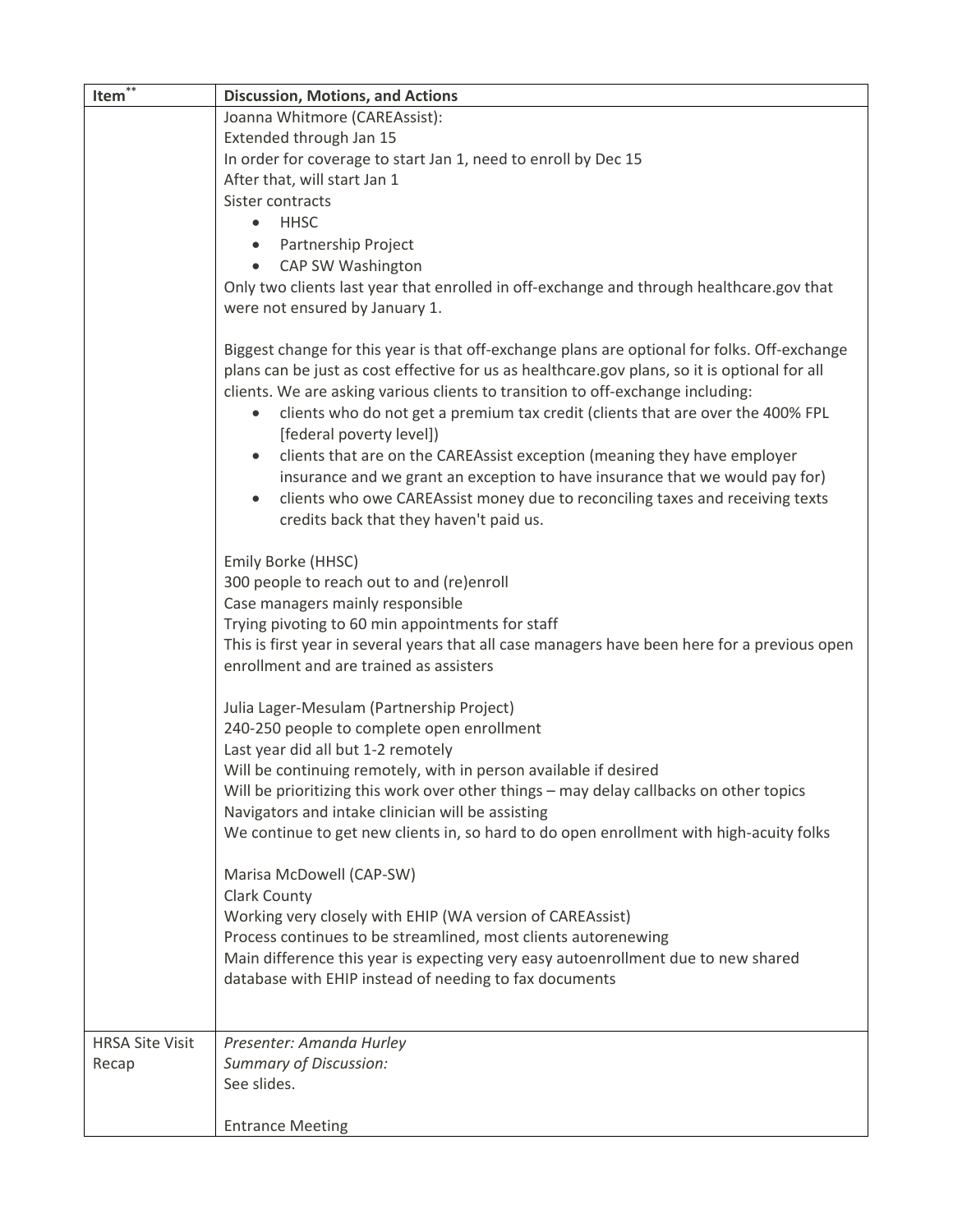| Item $\overline{\mathbf{r}^*}$ | <b>Discussion, Motions, and Actions</b>                                                 |  |  |  |  |  |  |  |
|--------------------------------|-----------------------------------------------------------------------------------------|--|--|--|--|--|--|--|
|                                | County Chair Rep                                                                        |  |  |  |  |  |  |  |
|                                | Ops Committee                                                                           |  |  |  |  |  |  |  |
|                                | <b>Consumer Feedback</b>                                                                |  |  |  |  |  |  |  |
|                                | <b>Exit Meeting</b>                                                                     |  |  |  |  |  |  |  |
|                                |                                                                                         |  |  |  |  |  |  |  |
|                                | Fiscal                                                                                  |  |  |  |  |  |  |  |
|                                | Administrative                                                                          |  |  |  |  |  |  |  |
|                                | <b>Planning Council</b>                                                                 |  |  |  |  |  |  |  |
|                                | <b>Quality Management</b>                                                               |  |  |  |  |  |  |  |
|                                | Sub-recipients EMO & Russell St.                                                        |  |  |  |  |  |  |  |
|                                |                                                                                         |  |  |  |  |  |  |  |
|                                | Will have final report in approximately 6 weeks                                         |  |  |  |  |  |  |  |
|                                | Then will have 30 days to respond to findings                                           |  |  |  |  |  |  |  |
|                                |                                                                                         |  |  |  |  |  |  |  |
|                                | HGAP understanding from exit meeting                                                    |  |  |  |  |  |  |  |
|                                | Strengths                                                                               |  |  |  |  |  |  |  |
|                                | Positive working relationships with PC & sub-recipients<br>$\bullet$                    |  |  |  |  |  |  |  |
|                                | Focus on equity within hiring practices, training, data<br>٠                            |  |  |  |  |  |  |  |
|                                | Solid fiscal policies and procedures<br>$\bullet$                                       |  |  |  |  |  |  |  |
|                                | Strong quality management plan and practices                                            |  |  |  |  |  |  |  |
|                                | Data sharing                                                                            |  |  |  |  |  |  |  |
|                                |                                                                                         |  |  |  |  |  |  |  |
|                                | PC comments                                                                             |  |  |  |  |  |  |  |
|                                | Peer support - seeing community members helping each other                              |  |  |  |  |  |  |  |
|                                |                                                                                         |  |  |  |  |  |  |  |
|                                | Improvements                                                                            |  |  |  |  |  |  |  |
|                                | Legislative Finding: Track, spend, and report program income from 340B per<br>٠         |  |  |  |  |  |  |  |
|                                | legislative rule                                                                        |  |  |  |  |  |  |  |
|                                | Programmatic Finding: Run performance measures quarterly                                |  |  |  |  |  |  |  |
|                                | Suggested Improvement: Involve Planning Council in creation of the budget               |  |  |  |  |  |  |  |
|                                | Suggested Improvement: Update HGAP and Planning Council memorandum of                   |  |  |  |  |  |  |  |
|                                | understanding every 5 years                                                             |  |  |  |  |  |  |  |
|                                | Suggested Improvement: Revise the way we calculate Maintenance of Effort                |  |  |  |  |  |  |  |
|                                | PC comments:                                                                            |  |  |  |  |  |  |  |
|                                | Planning Council budget conversation started around website and ad-hoc committees, and  |  |  |  |  |  |  |  |
|                                | how a budget can support committees. How we are accessing information, a lot of         |  |  |  |  |  |  |  |
|                                | emphasis on hybrid models. Staff stated PC has options to make website outside Mult Co, |  |  |  |  |  |  |  |
|                                | buy computers, etc.                                                                     |  |  |  |  |  |  |  |
|                                |                                                                                         |  |  |  |  |  |  |  |
|                                |                                                                                         |  |  |  |  |  |  |  |
| Contingency                    | Presenter: Amanda Hurley, Jonathan Basilio, Greg Fowler, Toni Kempner, Julia Lager-     |  |  |  |  |  |  |  |
| Planning - Small               | Mesulam                                                                                 |  |  |  |  |  |  |  |
| Groups                         | <b>Summary of Discussion:</b>                                                           |  |  |  |  |  |  |  |
|                                | See slideshow.                                                                          |  |  |  |  |  |  |  |
|                                |                                                                                         |  |  |  |  |  |  |  |
|                                | Review of 22-23 proposed allocations                                                    |  |  |  |  |  |  |  |
|                                | 3.25% cost of living allowance (COLA)                                                   |  |  |  |  |  |  |  |
|                                | Additional money to medical (ADD HERE!) and food (increased need, no Part B funding)    |  |  |  |  |  |  |  |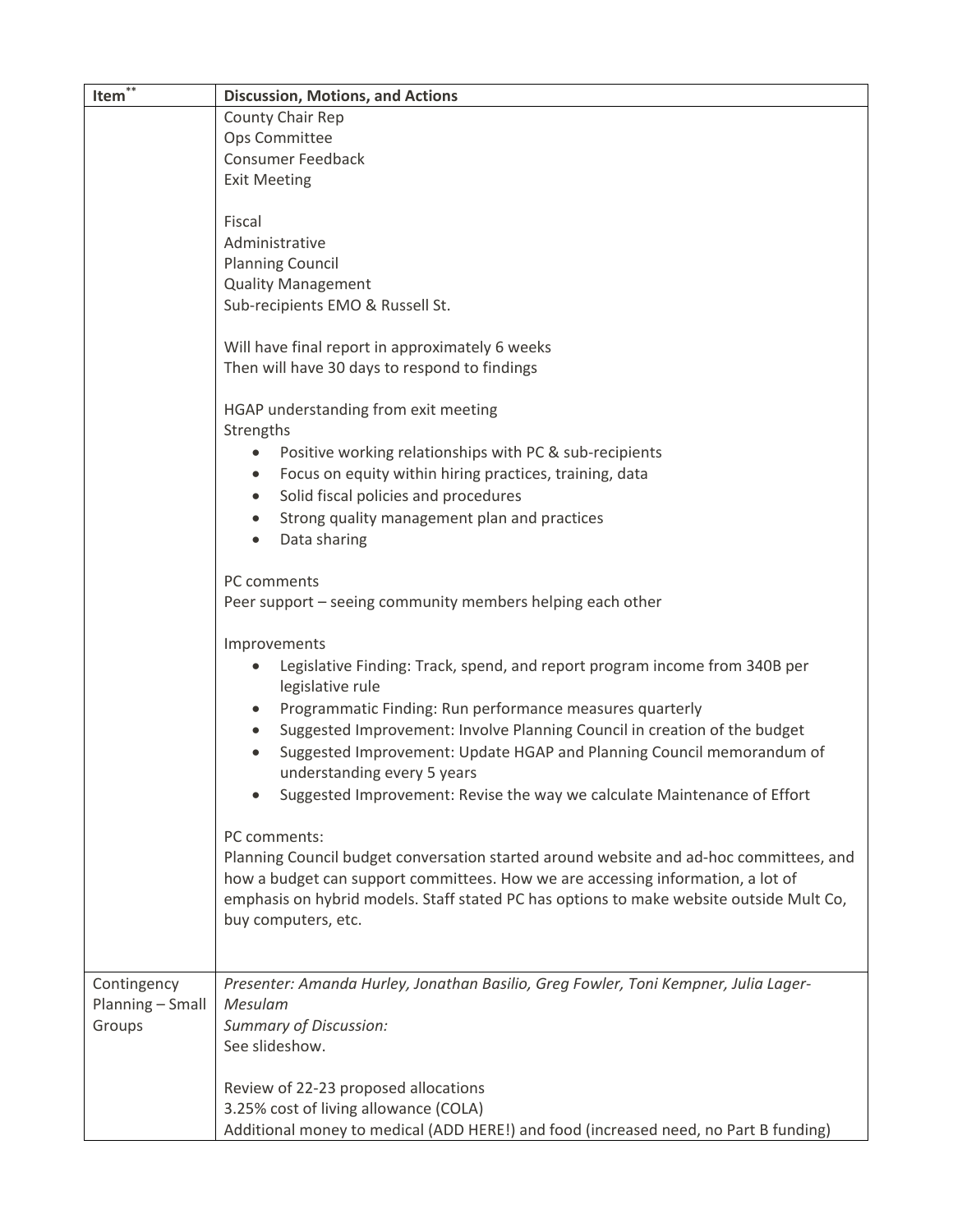| Item $*$                         | <b>Discussion, Motions, and Actions</b>                                                                                                                                                                                                                                                                                                                  |
|----------------------------------|----------------------------------------------------------------------------------------------------------------------------------------------------------------------------------------------------------------------------------------------------------------------------------------------------------------------------------------------------------|
|                                  | Question: when was the last time we were actually able to give an across the board COLA<br>(not just proposed, then removed when we don't get enough funds)?<br>The Planning Council broke into small groups for the purpose for making three possible<br>funding scenarios: a decrease (up to 3%), flat funding, or an increase (1-4% but not full 5%). |
| Finalize<br>Contingency<br>Plans | Presenter: Michael Thurman-Noche<br><b>Summary of Discussion:</b><br>See slideshow.<br>The Planning Council came back together to discuss the scenarios suggested by the<br>different small groups.                                                                                                                                                      |
|                                  | Flat funding<br>Blue group - everything remains the same<br>Green group - everything remains the same<br>Red group - increase food by \$3500, decrease MCM by \$3500, everything else remains the<br>same<br>Decision: support Red group proposal, then adjust later if needed                                                                           |
|                                  | Discussion and decisions on decrease and increase scenarios tabled until the next meeting,<br>due to lack of time. Aubrey will send out the various proposals so Council members can<br>review prior to the next meeting.                                                                                                                                |
| <b>Eval and Closing</b>          | Presenter: Michael Thurman-Noche<br>Thank you for participating in this meeting. If you have feedback / comments / ideas,<br>please include them in your evaluation.                                                                                                                                                                                     |
| Time of<br>Adjournment           | 6:00 PM                                                                                                                                                                                                                                                                                                                                                  |